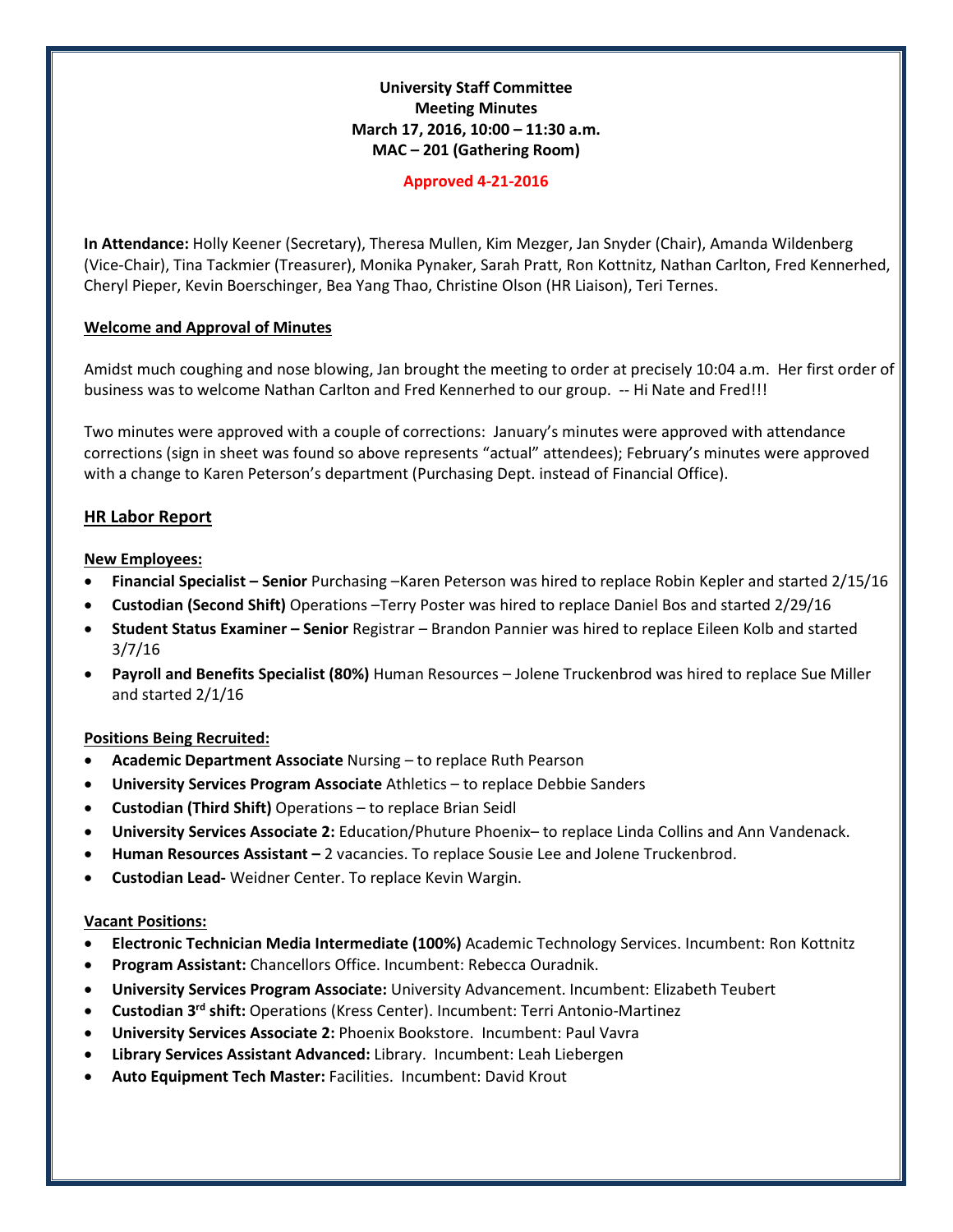#### **Treasurer's Report:**

|                                                                     | Previous Month | <b>Current Month</b>     |
|---------------------------------------------------------------------|----------------|--------------------------|
| Staff Development Account (102)                                     | \$2,251.00     | \$2,151.00               |
| Regular Account (136)                                               | \$16,823.79    | \$16,821.19              |
| <b>Foundation Discretionary Account</b><br>$(H11100$ "Agency" acct) | \$2,797.97     | \$2,450.43               |
| <b>Endowment Account</b>                                            | \$10,033.84    | \$10,033.84              |
|                                                                     |                |                          |
|                                                                     | \$31,906.60    | $$31,456.46$ Grand Total |

Professional Development Funds (pending):

| Scott Berg                     | \$300 |
|--------------------------------|-------|
| Mark Vanderveren               | \$300 |
| Jim Carncross                  | \$300 |
| Matthew Lieberenz              | \$300 |
| Jamel Heim - CB processed      | \$300 |
| Barb Holschbach                | \$300 |
| Fred Kennerhed                 | \$300 |
| Marlene Strebel - CB processed | \$300 |
| <b>Barb Tomashek-Ditter</b>    | \$300 |
| Michael Bergsbaken             | \$300 |

=========

Total approved and awaiting disbursement \$ 3,000

Endowment Account – With regard to the Endowment account, Jan has not yet received information from SuAnn Detampel.

# **University Staff Committee Reports**

- **Election Committee**  The results are in!! Those elected to the various Elective committees have been notified and have until Friday at 5:00 to either accept or decline their positions. All results will be released at our next meeting, including those that have been nominated to the various appointive committees.
- **Personnel Committee**  Nothing new to report. The handbooks are still in the works.
- **Professional Development Committee**
	- o The Winter Social was fun. There were 16 in attendance (\$237.49 spent). There were quite a few new people who hadn't attended before. All had a good time.
	- $\circ$  The annual Fall Conference will be held on October 28<sup>th</sup> at the Tundra Lodge. Save the date.
	- o The "Adventure's in Team Building" workshop that was scheduled this past week had to be cancelled due to car trouble (Ed's car broke down in Appleton). Forty four people were registered. This session will be rescheduled.
	- o The next event is April 27<sup>th</sup>: Randy Fox in the Christie Theatre with the microphone (The Best Team Wins).
	- o May 19th: Jane Morgan in Phoenix Room B with a projector (10-noon and 12:30 2:30p).

The committee is still looking for ideas for a team building event to take place yet this fiscal year. Suggestions for Teri were: Bowling, another social, a picnic at Bay Beach, mini golf.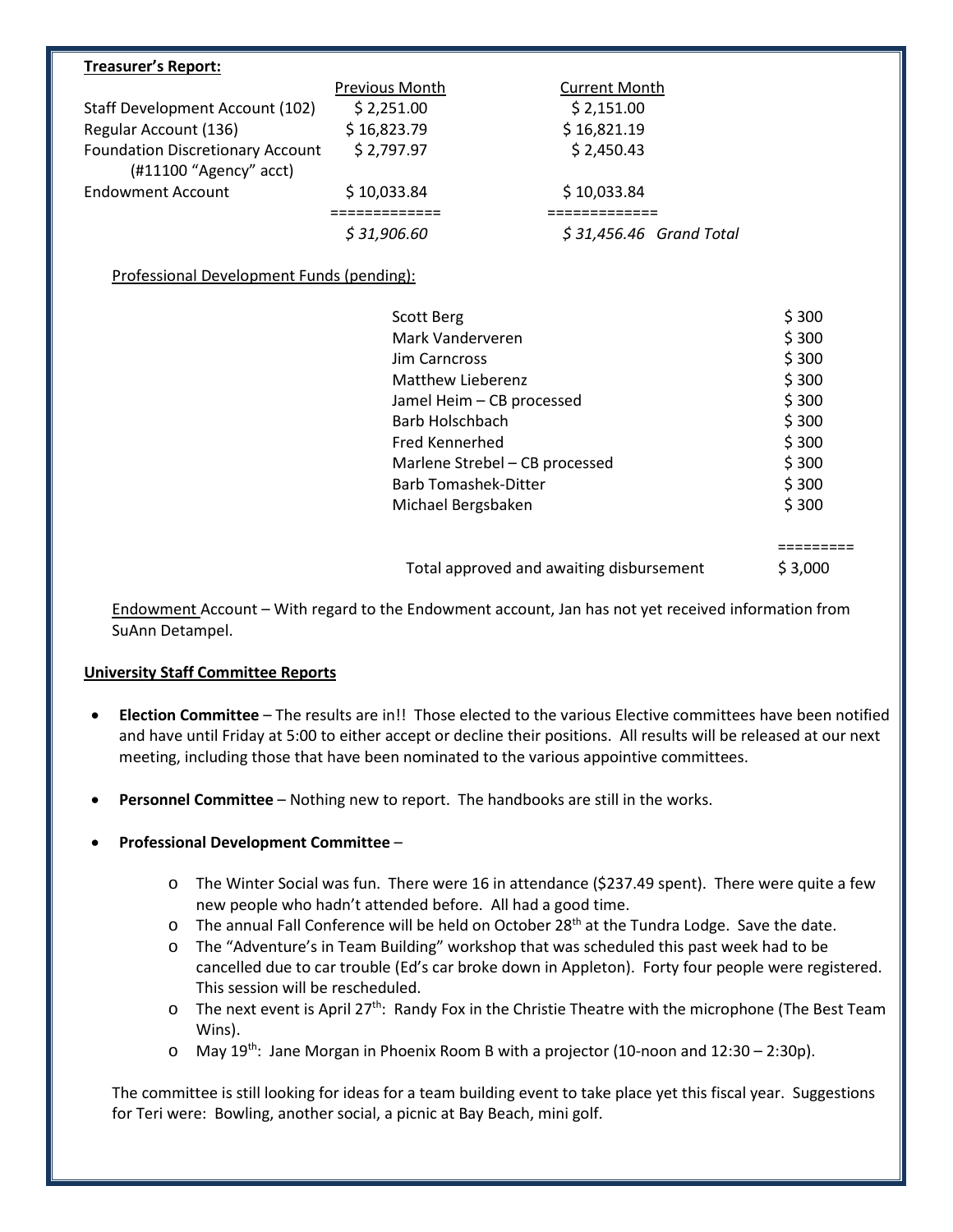• **UW University Staff Rep Meeting** – US System Reps met last Friday in Madison for a short session. Items discussed included: the not-to-be-named (because Ron couldn't remember his name) State Senator who bashed the University's reserves. The Senator's remarks were mentioned and the reserves were further explained and discussed. These are NOT spare funds that can be used to make up our short-falls, these are actual dollars that are committed.

Astonishingly, there was no mention of tuition, tenure or program discontinuation. System has also started a task force to address compensation, titling and benefits alignment. We'll be hearing more about this in the future.

Ron is not sure if anyone will be attending the Board of Regents meeting here in April. Jan will keep the hospitality room reserved and will arrange to have coffee and maybe a light snack tray provided for those who may need a quiet place to sit for a while. Thursday afternoon (April 7<sup>th</sup>) is the Board of Regents general meeting and it would be nice if we had a good showing of the University Staff reps.

## **Campus Shared Governance Committee Reports and Updates**

- **UPIC**  The Chancellor is restructuring this group and we have not yet received a request from him for names of US members who might like to serve. Jan will keep us informed.
- **Search and Screen Committees** for the new Deans have yet to be determined. Jan has submitted names.
- **University Committee / Faculty Senate**  At the March 2nd UC meeting, the Chancellor presented an updated picture on our budget situation. It's not pretty. Enrollment is not up enough and we need to make more cuts in spending. The Provost has been tasked with identifying cuts to be made. His office is working with the different department heads to identify possible reductions. In the event that there are layoffs, they will need to be made pretty quickly in order to provide the necessary notice to the employee groups. The Chancellor has stated that he is committed to avoiding program discontinuance if possible. Starting this fall, campuses are being asked to comply with the 24 credit hour workload. Reassignments may be reduced. Overloads may be reduced. Departments are looking at all avenues. The Chancellor will have the final decision. Faculty Senate will be briefed at its March  $30<sup>th</sup>$  meeting.
- **Shared Governance Leadership Group**  Information shared at the 3/2 UC meeting was repeated and expanded on a bit at a shared governance meeting on March  $7<sup>th</sup>$ .
- **Awards & Recognition**  The Founders' Awards nominees are being screened and finalists will be chosen next week.

The Classified Staff plaque hanging in the concourse by the bus stop is outdated. Do we want to have it updated? The group decided that we won't continue to update this plaque but will add a link to the list of awardees on our new and improved website. That way it can be updated with no cost. The current plaque will be delivered to the SOFAS office for display and/or safe-keeping.

- **Legislative Affairs Committee** no update.
- **CWC**  no update.
- **LTCC** no update.
- **UW-System University Staff teleconferences** nothing to report.